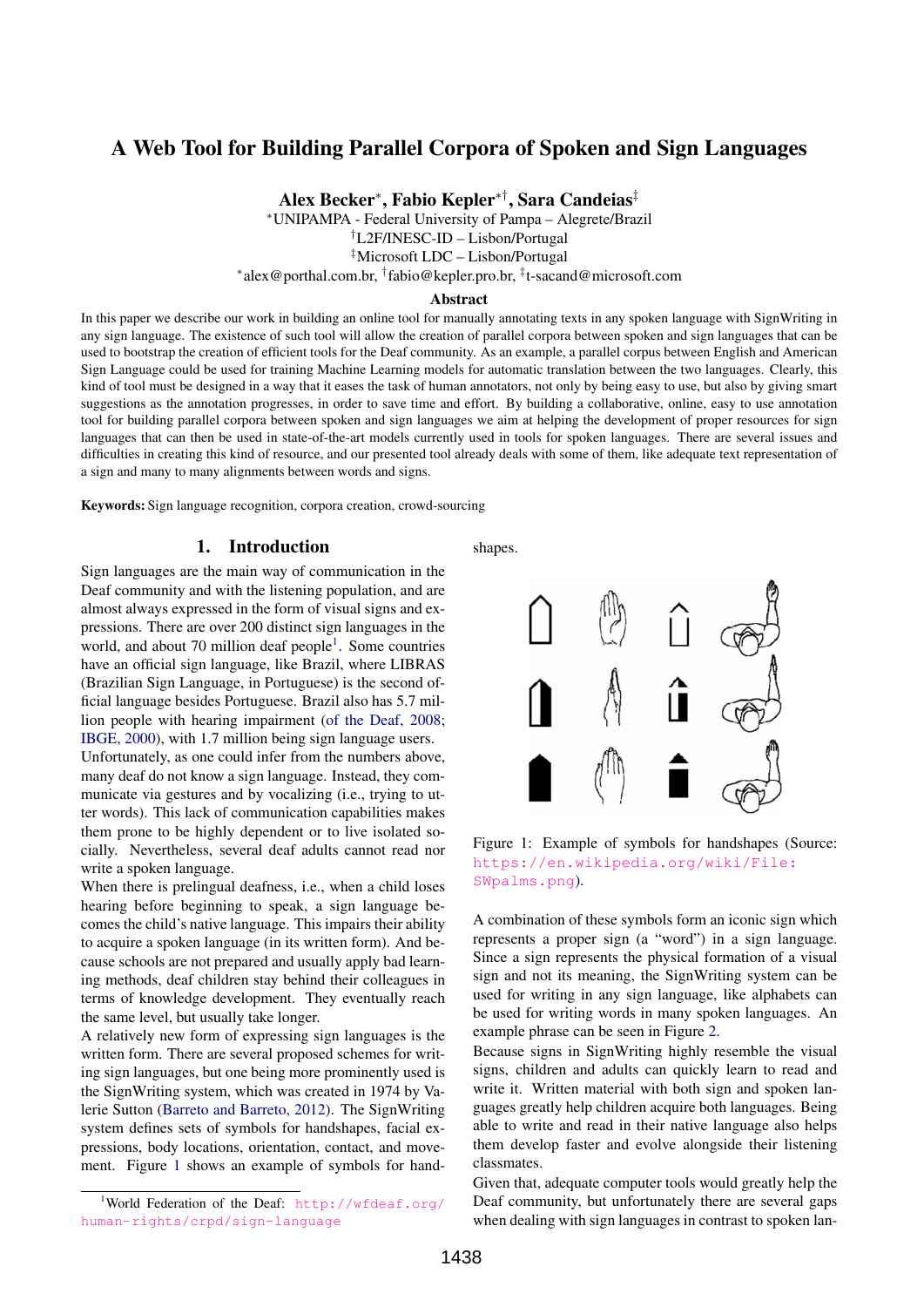

<span id="page-1-0"></span>Figure 2: Example of a sentence written in SignWriting. From top to bottom, the words are "I learn LIBRAS", in LIBRAS.

guages. For example, machine translation, which would leverage the creation of educational material in sign language, needs a large amount of parallel data.

The main objective of this work is to build an online tool for manually annotating texts in any spoken language with SignWriting in any sign language. This will allow the creation of parallel corpora between spoken and sign languages that can be used to bootstrap the creation of efficient tools for the Deaf community. For example, a parallel corpus between English and American Sign Language could be used for training Machine Learning models for automatic translation between the two languages. Such system must be designed in a way that it eases the task of human annotators, not only by being easy to use but also by giving smart suggestions as the annotation progresses.

This paper is organized as follows: Section [2.](#page-1-1) presents a suitable computer representation of signs and its issues; Section [3.](#page-1-2) mentions some previous works; Section [4.](#page-2-0) explains some implementation details of our proposed tool and its current status; and Section [5.](#page-2-1) draws some discussion and future plans.

### 2. SignWriting Representation

<span id="page-1-1"></span>In the technological domain, signs stored as images have limited applicability. For example, searching for a given sign would require image processing and indexing. There has been a number of attempts at encoding signs, one of the latest being the Formal SignWriting (FSW) format (Slevinski, 2015). FSW uses ASCII or Unicode for encoding strings which represent logographic words (signs). For example, the string

M518x517S16d10494x467S33e00482x482S31b00482 x482S21900496x456S20500475x476

corresponds to the sign



<span id="page-1-5"></span>Figure 3: Example of spelling variations of the sign for the word *deaf* in LIBRAS, all of which will have different FSW encodings.

FSW also defines the format of query strings for searching symbols, ranges, and positions<sup>[2](#page-1-3)</sup>.

Although FSW defines a formal language, it has no spelling normalization<sup>[3](#page-1-4)</sup>: it does not fix the order in which symbols are encoded in the string nor the exact position of symbols in the 2-dimensional SignBox (the sign's two-dimensional space). This means that it is possible to have several strings with exactly the same 2-dimensional visual appearance, and that the same sign can be written with slightly different positions of its symbols. So, since a writer can start with any symbol and can position it precisely, it is very unlikely that two writers will produce the same spelling for any sign. Figure [3](#page-1-5) shows a simple example.

These issues make it harder to query for specific signs and pose a challenge for sign language tools.

#### <span id="page-1-2"></span>3. Related Work and Current Resources

There has been some recent effort in developing better technological tools for the Deaf community, notably the Sign-Puddle portal<sup>[4](#page-1-6)[5](#page-1-7)</sup>. Though it provides word-sign dictionaries, they are prone to noisy annotations since they are open for public editing. Also, although it features a translator from spoken to signed languages, it is unfortunately only based on a simple dictionary prefix lookup, which yields hundreds of unrelated signs for short words and does not detect word inflections.

Some works explored the need for sign language resources in order to perform machine translation. [Stein et al. \(2012\)](#page-5-3) talk about sign language corpora of videos, and present a project that aims to translate visual sign language to written spoken language, with a written sign language middle step. However, they do not use the SignWriting system for this intermediate step, and conclude that this pipeline might propagate errors because their chosen written representation might not capture all sign information.

[Morrissey et al. \(2010\)](#page-5-4) explores the building of a sign language corpus also for machine translation, but they use the HamNoSys system for transcribing videos to text and do not provide links to their corpus.

Finally, several works [\(Li et al., 2011;](#page-5-5) [Zaki and Shaheen,](#page-5-6) [2011;](#page-5-6) [Almeida et al., 2014\)](#page-5-7) explore the recognition of visual signs and their direct translation to spoken text, without dealing with sign text.

<span id="page-1-4"></span><sup>3</sup>[http://signpuddle.net/wiki/index.php/](http://signpuddle.net/wiki/index.php/MSW:Spelling_Normalization) [MSW:Spelling\\_Normalization](http://signpuddle.net/wiki/index.php/MSW:Spelling_Normalization)

<span id="page-1-3"></span><sup>2</sup>[http://signpuddle.net/mediawiki/index.](http://signpuddle.net/mediawiki/index.php/MSW:Formal_SignWriting#9.B._Query_String) [php/MSW:Formal\\_SignWriting#9.B.\\_Query\\_](http://signpuddle.net/mediawiki/index.php/MSW:Formal_SignWriting#9.B._Query_String) [String](http://signpuddle.net/mediawiki/index.php/MSW:Formal_SignWriting#9.B._Query_String)

<span id="page-1-6"></span><sup>4</sup><http://www.signpuddle.net>

<span id="page-1-7"></span><sup>5</sup><http://www.signbank.org/signpuddle/>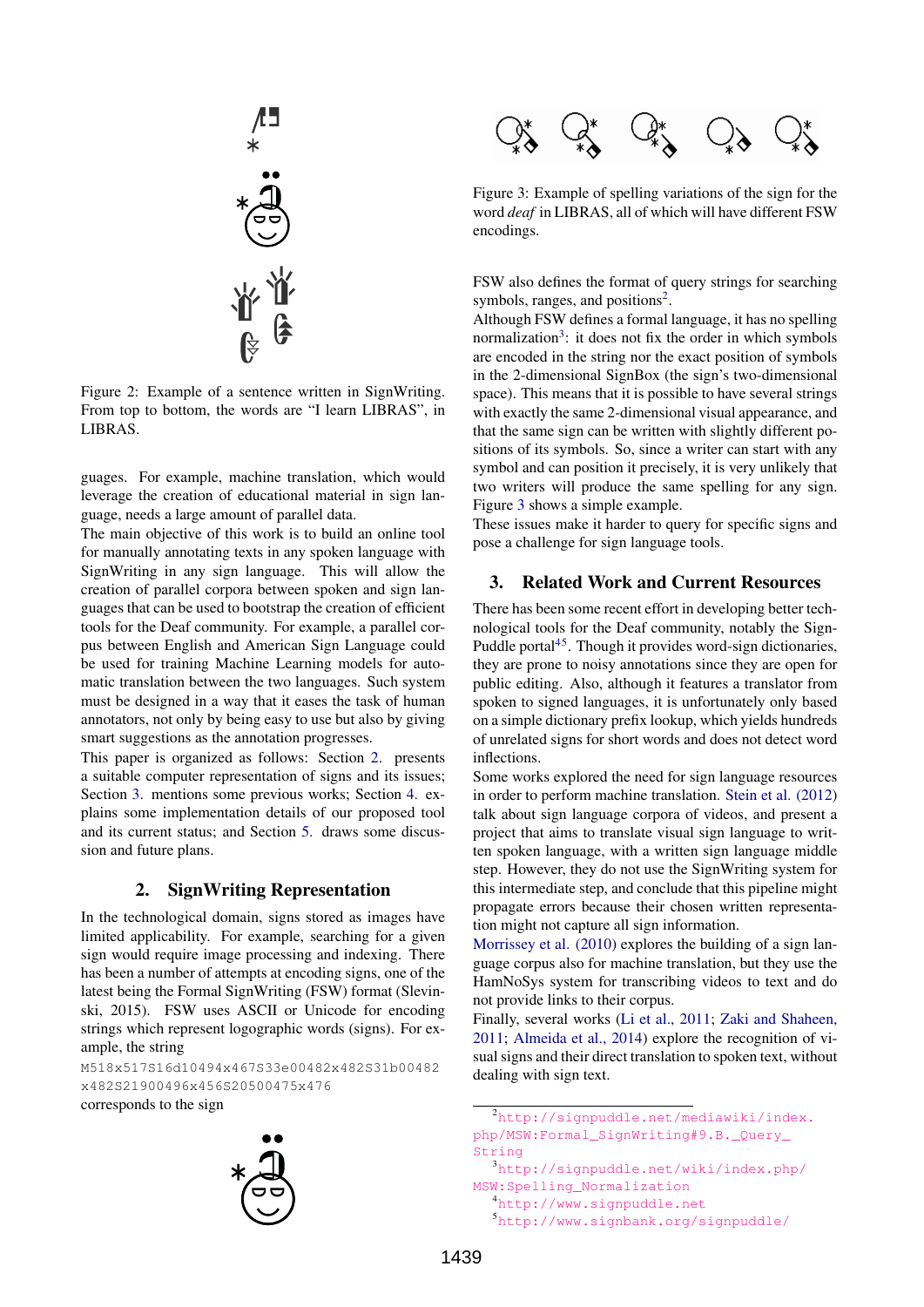## <span id="page-2-0"></span>4. A Spoken-Sign Corpus Annotation Tool

Given the current lack of digital resources for sign languages, there is also a lack of state-of-the-art computational tools when compared to tools available for spoken languages. Natural Language Processing problems are always tackled for spoken languages since they have more resources which are needed for training state-of-the-art machine learning models. Sign languages have some particular problems compared to spoken languages, like their 3 dimensional nature (written and spoken words can be seen as being 1-dimensional). Nevertheless, they could at least be partially treated by existing machine learning models if enough training data was available.

Building annotated data, however, is not cheap nor easy even for spoken languages. As we stated above, an annotation tool greatly helps humans annotate data.

Our approach for easing the task of building resources for sign languages was to develop a web tool for the annotation of parallel bilingual corpora, more specifically, between a spoken and a sign language. Besides using SignWriting for representing a sign language text, we aim at supporting multiple sign and spoken languages, at allowing for collaborative annotation, and at providing annotation suggestions based on previous activities.

To allow multiple languages, text in any spoken language can be added, and different sign language dictionaries can be created. Since the SignPuddle portal has some dictio-naries available<sup>[6](#page-2-2)</sup>, our tool can bootstrap initial annotation by allowing these dictionaries to be imported. As annotation progresses, the dictionaries are refined and improved.

Collaboration can also bootstrap and leverage annotation, and this is possible by the web nature of the tool and its user management. This functionality, however, raises the problem of spelling normalization discussed in Section [2..](#page-1-1) We plan to address this issue by developing methods for finding and merging similar FSW strings.

To further help annotation, suggesting signs for each word should not be only based on dictionary lookups. Instead, the tool uses the relative frequency of already annotated word/sign pairs. A next step is to also use the phrase context for disambiguation by learning language modelsfor signs.

#### 4.1. Design and Implementation

The tool was implemented in the Java Web platform using the JSF framework (Java Server Faces) and an MVC architecture (Model-View-Controller).

Figure [4](#page-3-0) shows the application domain diagram. The two main packages are *dictionary* and *corpora*. The first is responsible for controlling the dictionaries and their entry pairs, and a frequency attribute is also maintained for improving candidate sign suggestion. The second is responsible for keeping the corpora and the annotation statuses of each document, where the tokens of each sentence of a document are linked to dictionary entries.

Although a word is aligned with zero or one sign, the tool allows multi-token annotation, i.e., a single sign being assigned to a phrase, by allowing the user to concatenate (or split) consecutive words.

Figure [5](#page-4-0) shows the process of creating and annotating a document. It starts with the user selecting or creating a corpus. After that, the user creates a raw document (in Portuguese, for example) and runs the document preparation process, in which the system segments the document into sentences and then into tokens. Raw documents may be either manually uploaded as text or automatically fetched from Wikipedia given their URL. The user can then start selecting sentences to annotate. The system searches for candidate signs for each word (or phrase) and ranks them according to similarity, usage frequency, and in the near future by context. The user then combines or separates words and selects the best sign for each entry. As it is common in sign languages, some words in spoken languages have no sign. These are just left empty by the user. Once every sentence is annotated, the document itself is marked as annotated.

Figure [6](#page-5-8) shows a screenshot of the corpora management interface. The user can select an existing corpus to resume annotating or create a new parallel corpus, in which case she inputs a spoken language name and selects or creates a sign language dictionary (not shown in the figure).

Figure [7](#page-6-0) shows a screenshot of the sentence annotation interface (with a sentence in Portuguese). User selected signs are shadowed and highlighted in green, and different operations are available both for words and signs, like concatenating/splitting and adding a new FSW, respectively.

To add a new FSW the user can just write or paste its string, but to ease the task, she can also draw the sign using the  $SignMaker<sup>7</sup>$  $SignMaker<sup>7</sup>$  $SignMaker<sup>7</sup>$  tool, which was embedded in the system as shown in Figure [8.](#page-7-0) This tool allows the user to draw a sign by selecting its composing symbols, which are organized by the sets mentioned earlier: handshapes, facial expressions, body locations, orientation, contact, and movement. It automatically generates the corresponding FSW, which can then be used in the sentence annotation.

Finally, an important functionality and the tool's main reason to be is that, at any moment, the user is able to export a corpus or a collection of documents in order to generate a parallel corpus in a simple file format, which can then be used in other tools.

## 5. Discussion and Future Work

<span id="page-2-1"></span>By building a collaborative, online, easy to use annotation tool for building parallel corpora between spoken and sign languages we aim at helping the development of proper resources for sign languages that can then be used in stateof-the-art models currently used in tools for spoken languages. There are several issues and difficulties in creating this kind of resource, and our tool already deals with some of them, like adequate text representation of a sign and many to many alignments between words and signs. In order to further help the community, we make both a running instance of the tool (obviously in very beta stage) and its source code freely available at [https://bitbucket.](https://bitbucket.org/unipampa/signcorpus) [org/unipampa/signcorpus](https://bitbucket.org/unipampa/signcorpus).

<span id="page-2-2"></span><sup>6</sup>[http://www.signbank.org/signpuddle2.0/](http://www.signbank.org/signpuddle2.0/index.php?ui=12&sgn=46) [index.php?ui=12&sgn=46](http://www.signbank.org/signpuddle2.0/index.php?ui=12&sgn=46)

<span id="page-2-3"></span> $7$ By Stephen E. Slevinski Jr, available at [https:](https://github.com/Slevinski/signmaker) [//github.com/Slevinski/signmaker](https://github.com/Slevinski/signmaker) <http://slevinski.github.io/signmaker>.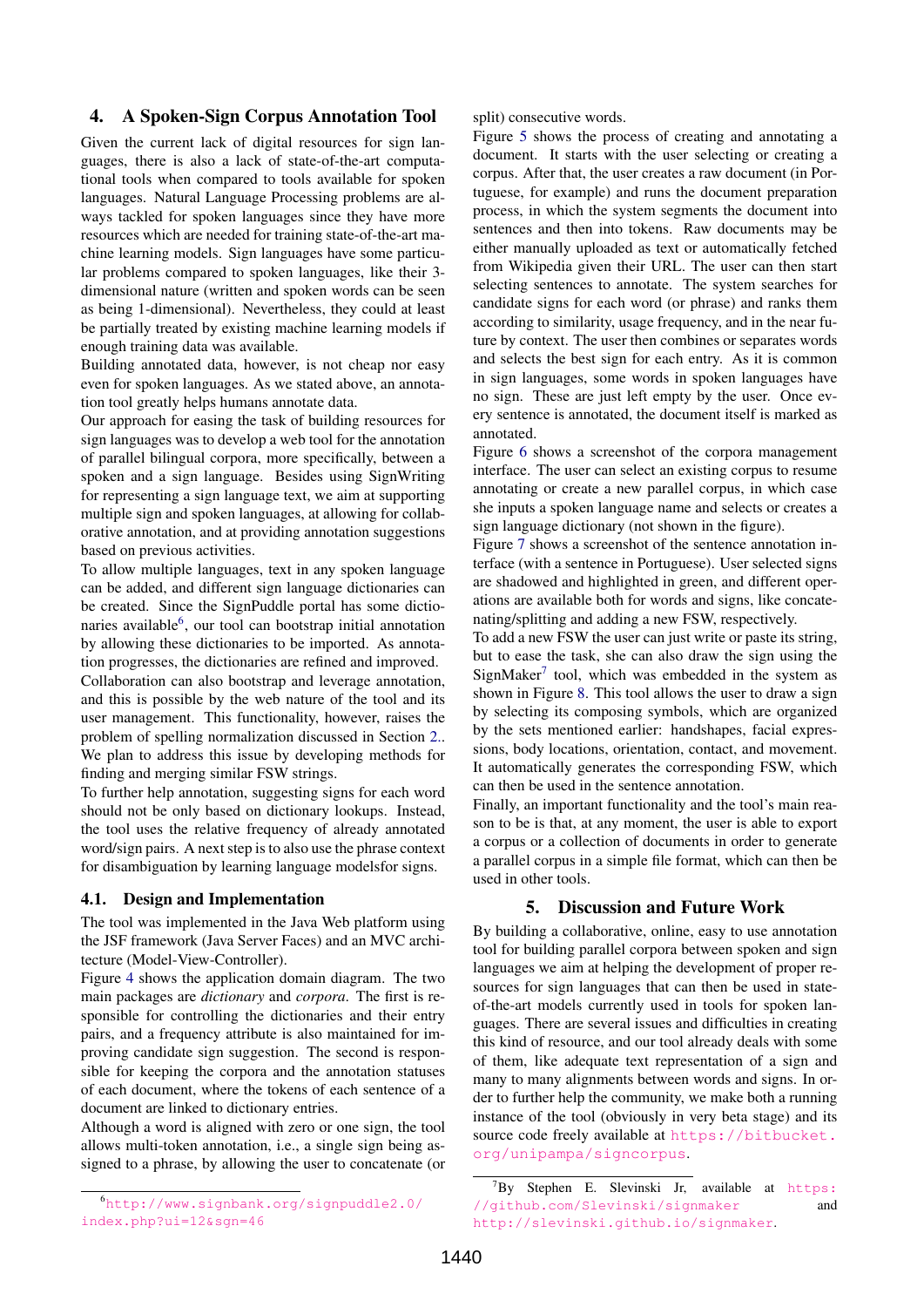<span id="page-3-0"></span>

Figure 4: Domain diagram. Figure 4: Domain diagram.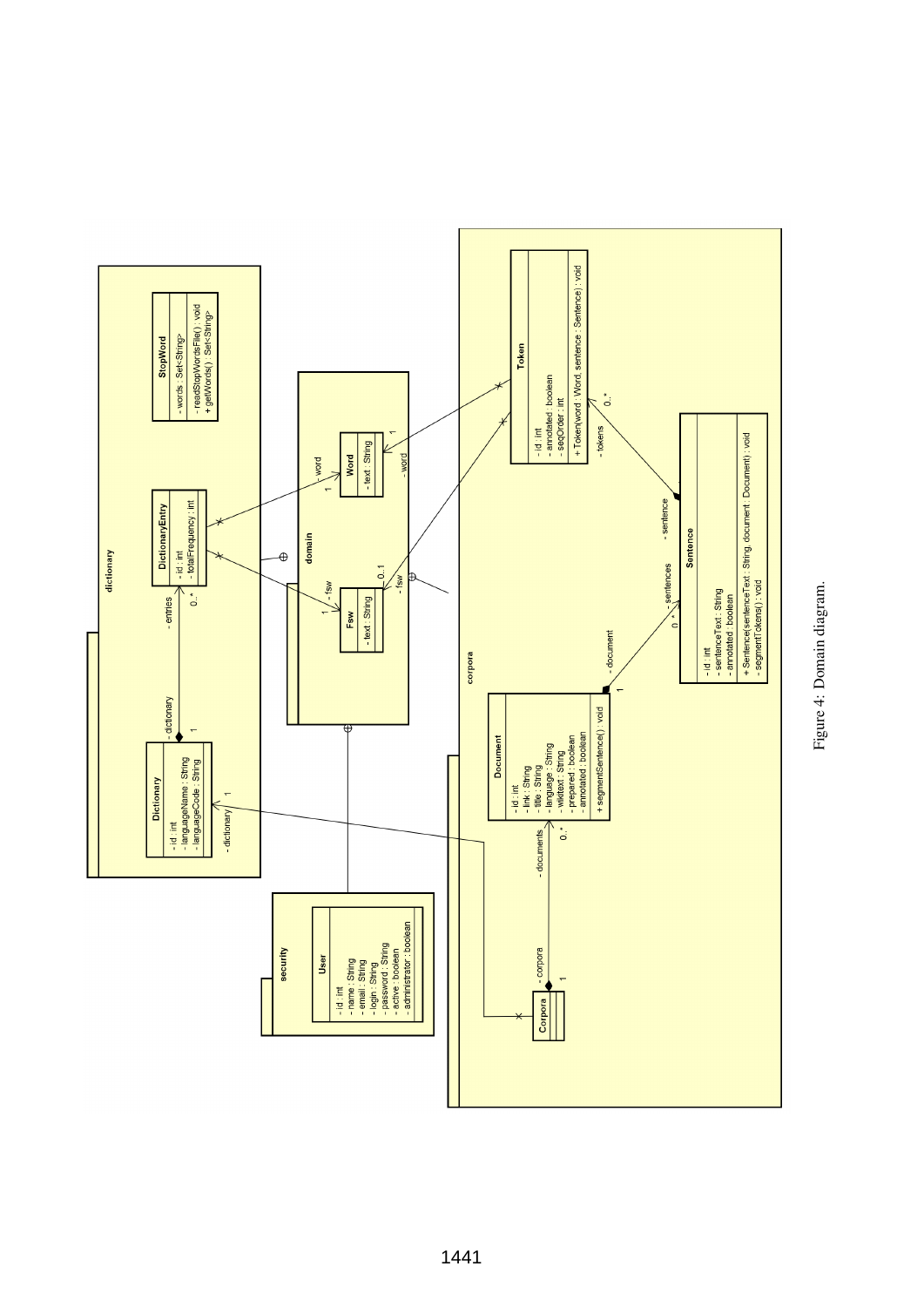

<span id="page-4-0"></span>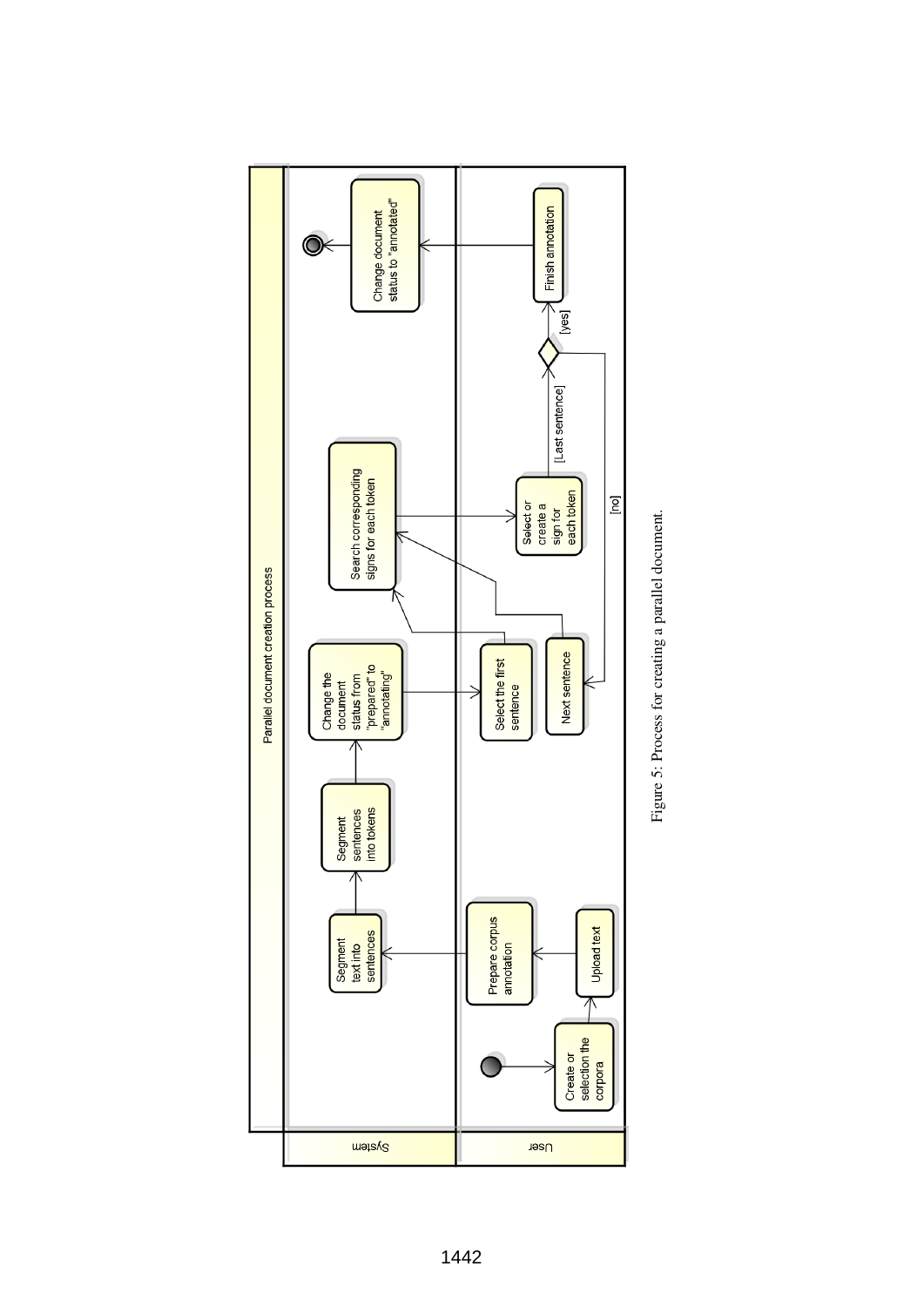| SignCorpus annotator<br>Home<br>Corpora | Dictionaries<br>Help                                                                                                                                | alex@porthal.com.br +  |
|-----------------------------------------|-----------------------------------------------------------------------------------------------------------------------------------------------------|------------------------|
| Corpora<br><b>New Corpora</b>           |                                                                                                                                                     |                        |
|                                         | Search:                                                                                                                                             |                        |
|                                         | $\mathbb{H}^2$ = $\mathbb{H}^2$<br>$\mathbb{R}^n$ . $\mathbb{R}^n$<br>$\blacksquare$<br>$50 \times$<br>(Pag. 1/1 - 2 records)                       |                        |
| #                                       | Language name                                                                                                                                       | <b>Action</b>          |
| Libras   ptBR   bzs<br>1                |                                                                                                                                                     | $\widehat{\mathbf{w}}$ |
| $\overline{2}$<br>ASL   en_us           |                                                                                                                                                     | $\widehat{\mathbf{w}}$ |
|                                         | $\ \cdot\ $ $\ \cdot\ $<br>$50 \times$<br>$\blacksquare$<br>$\left\vert \nu \right\rangle$ $\left\vert \nu \right\rangle$<br>(Pag. 1/1 - 2 records) |                        |

<span id="page-5-8"></span>Figure 6: Screenshot of the corpora interface.

Our next step is to improve the searching and ranking of candidate signs by considering word inflections and by building language models for sign sentences.

Reporting the current usage status, we are starting arrangements with professors and researchers at UNIPAMPA for an initial effort in annotating a Portuguese-LIBRAS corpus. Finally, and more importantly, help from the community in developing or using the tool would be very well welcomed.

## 6. Acknowledgments

This work was partially supported by national funds through Fundação para a Ciência e a Tecnologia (FCT) with reference UID/CEC/50021/2013.

## 7. Bibliographical References

- <span id="page-5-7"></span>Almeida, S. G. M., Guimarães, F. G., and Ramírez, J. A. (2014). Feature extraction in brazilian sign language recognition based on phonological structure and using rgb-d sensors. *Expert Systems with Applications*, 41(16):7259–7271.
- <span id="page-5-2"></span>Barreto, M. and Barreto, R. (2012). Escrita de sinais sem mistérios. Ed. do Autor, BH.
- <span id="page-5-1"></span>IBGE. (2000). Censo demográfico 2000.
- <span id="page-5-5"></span>Li, K. F., Lothrop, K., Gill, E., and Lau, S. (2011). A web-based sign language translator using 3d video processing. In *Network-Based Information Systems (NBiS), 2011 14th International Conference on*, pages 356–361. IEEE.
- <span id="page-5-4"></span>Morrissey, S., Somers, H., Smith, R., Gilchrist, S., and Dandapat, S. (2010). Building a sign language corpus for use in machine translation. In *4th Workshop on Representation and Processing of Sign Languages: Corpora for Sign Language Technologies*.
- <span id="page-5-0"></span>of the Deaf, W. F. (2008). Global Survey Report, WFD Regional Secretariat for South America, Global Education Pre-Planning Project on the Human Rights of Deaf People.
- <span id="page-5-3"></span>Stein, D., Schmidt, C., and Ney, H. (2012). Analysis, preparation, and optimization of statistical sign language machine translation. *Machine Translation*, 26(4):325– 357, mar.

<span id="page-5-6"></span>Zaki, M. M. and Shaheen, S. I. (2011). Sign language recognition using a combination of new vision based features. *Pattern Recognition Letters*, 32(4):572–577.

# 8. Language Resource References

Slevinski, S. (2015). The signpuddle standard for signwriting text.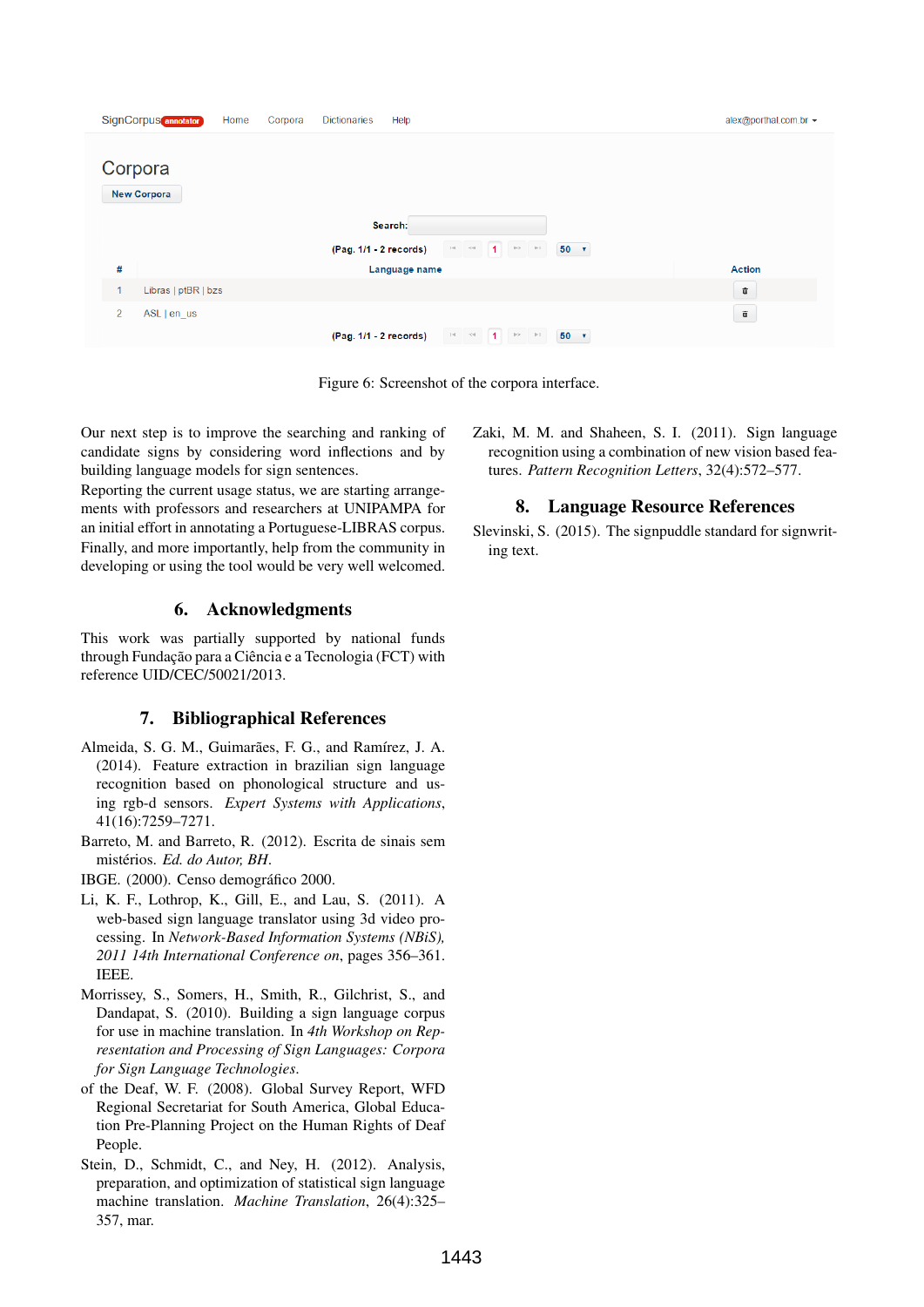<span id="page-6-0"></span>

| alex@porthal.com.br ▼       |                        |                                                                                                                             | Operation                                                                                                                            | $\epsilon$ | $\pmb{\epsilon}$       | $^{\circ}$<br>q<br>٠<br>あい しょう          |
|-----------------------------|------------------------|-----------------------------------------------------------------------------------------------------------------------------|--------------------------------------------------------------------------------------------------------------------------------------|------------|------------------------|-----------------------------------------|
|                             |                        | Esta página ou secção não cita fontes confiáveis e independentes, o que compromete sua credibilidade (desde junho de 2010). | 50 <sub>7</sub><br>Sign<br>$\bar{\mathbb{A}}$<br>$\hat{\mathbb{A}}$<br>÷<br>$\overline{\psi}$<br>$\overline{\underline{\mathbf{r}}}$ |            |                        | <del>≫∡∧</del><br>≫⇔<br>₩<br>não<br>não |
| <b>Help</b><br>Dictionaries |                        |                                                                                                                             | (Pag. 1/1 - 21 records)                                                                                                              | Esta       | página ou secção<br>长夫 | nao<br>não                              |
| Corpora<br>Home             | Sentence Annotate      |                                                                                                                             | Word                                                                                                                                 | Esta       | página ou secção       | não                                     |
| SignCorpus amotator         | Aprendizado de máquina |                                                                                                                             | Operation                                                                                                                            |            |                        | $\rightarrow$                           |
|                             | Title                  | Sentence                                                                                                                    | ₩                                                                                                                                    |            | $\mathbf{\Omega}$      | $\infty$                                |

Figure 7: Screenshot of the sentence annotation interface. Figure 7: Screenshot of the sentence annotation interface.